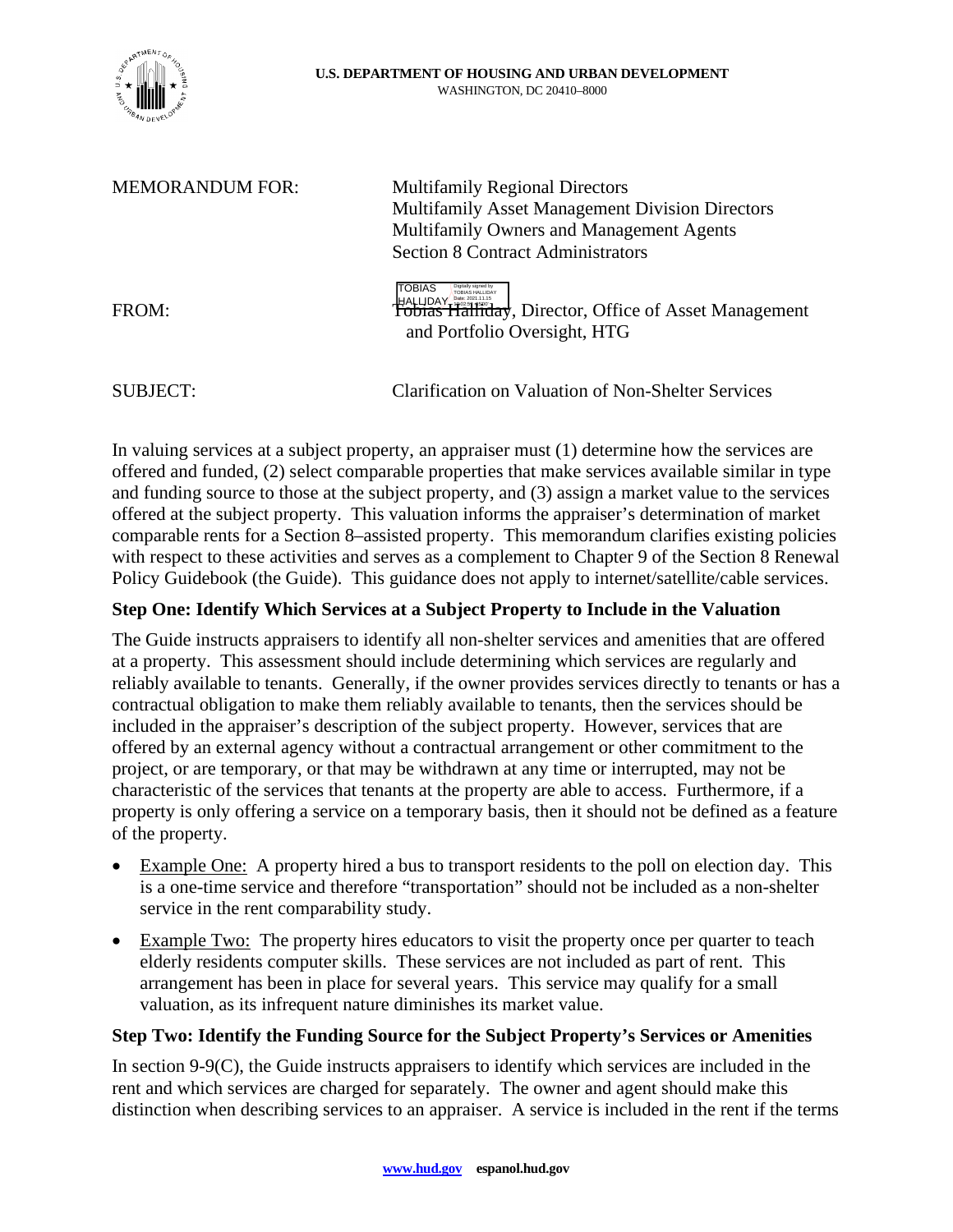of the service are specified in the lease or in another agreement with the tenant and future rent payments are contingent upon the continued provision of that service without material change to the tenant. An owner may not include an agreement for services in the addendum to the HUD Model Lease without prior written approval by HUD. Guidance on obtaining approval to provide services for a fee is available in HUD Handbook 4350.1 Chapter 7, Section 9. In addition, a property may offer services at no cost to tenants and fund these services from a source other than the rent (such as a grant or a partnership with a nonprofit). All services included in the comparability analysis must be described in the rent comparability study, and the funding source for each must be included in this description.

 Example: A project arranges with a nonprofit service to provide tutoring services to children of families living at the project. The appraiser would note this service, and explain that it is not included in rent, but funded by a nonprofit which has an agreement with the owner to provide the services on a regular basis.

## **Step Three: Identify Properties that Offer Comparable Services**

An appraiser must select comparables that meet the six-point test laid out in Section 9-10(A), where possible. Special attention must be paid to point five, in that the comparables should "provide services and have project amenities like those at the [subject] property." A correlate of this requirement is that an appraiser should not select properties that have services and amenities unlike the subject property. For instance, an assisted living facility that offers many amenities and services beyond those at the subject property (such as medical services, 24-hour nursing care, housekeeping, etc.) would be a poor choice for a comparable, because it would require many complex downward adjustments. In addition, if a potential comparable and the subject property have similar services but they are funded differently, then the analysis may require many adjustments and the comparable may not be the best choice for the study. For example, an assisted living complex that includes in rent the provision of services to assist with activities of daily living is not an accurate comparable to a Section 8 property where tenants receive similar services in their units that are paid through a separate fee or through a Medicaid Home and Community Based Services program.

 Example: An appraiser is trying to choose between two possible comparable properties for a subject property that has a laundry room. One option offers transportation services, housekeeping, and laundry services for the residents as part of rent. A second comparable offers laundry drop off services as part of the rent. Though neither property offers identical services to the subject property, the appraiser should select the second comparable as it would require fewer and less complex adjustments in the study.

## **Step Four: Assign Market Value to Each Service at the Subject Property**

Once an appraiser has documented the services at a subject property and identified how each is funded, they must be considered in the comparability analysis. Per section  $9-11(A)(3)(a)$  of the Guide, the value of the adjustment for a service varies based on whether it is included in the rent or whether it is funded from another source. Guidance on the funding for these services is as follows:

a. **Value of Services Included in the Rent.** If a property is providing a service to tenants and the service is funded by tenant rent (in accordance with HUD regulations, directives, and contractual agreements), the appraiser should consider the full market value of the provision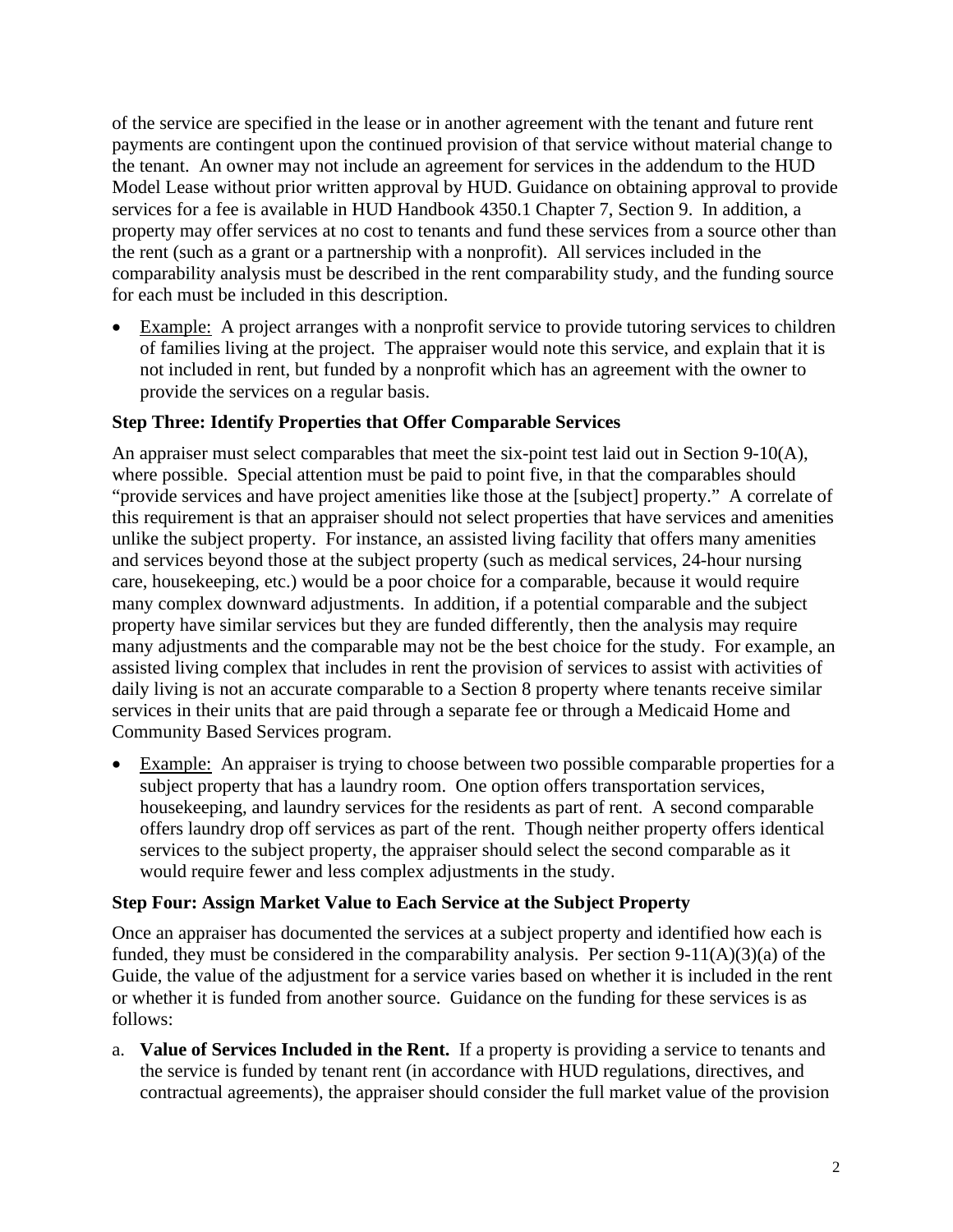of the service. The market value is unrelated to the cost to the project or the retail price of a stand-alone service and is solely determined by the attractiveness of the service in the subject market to renters whose tenant profile matches that of the subject property. For instance, if a comparable property lacks a service that the subject property provides (and the cost is included in the rent), the comparable should receive an upward adjustment for the value of the provision of the service.

- Example: HUD has authorized the owner to install emergency pullcords in elderly units and to include the monitoring service in rent. The complete market value of this service may be considered by the appraiser when selecting a comparable and assigning a value.
- b. **Value of Services Funded by Other Sources.** If a service is not authorized to be included in the rent but is instead funded by any other source (including services delivered by thirdparty providers), an appraiser should consider the value of the availability of the service only. The value of availability should be roughly equal to the value of the convenience of a similarly-funded service in the immediate surrounding community. The availability of a service that tenants must pay for is less valuable than a service that is available for free. Neither service is as valuable as a similar service that is included in tenant rent. If a comparable property includes a service in the rent but the subject property funds it from other sources, the appraiser should apply a downward adjustment to the comparable in the amount of the difference between the full value of the service and the value of the availability of the service. Services funded by government or philanthropy that are widely available to lowincome residents within the market area should generally be reflected in their market value only to the extent that specific agreements with service providers contribute to improved access to the service by residents of the subject property.
	- Example 1: The owner funds a service coordinator on-site with a grant from HUD. The appraiser should only consider the value of the availability of this service, which should be equivalent to the value of a local nonprofit providing the service.
	- Example 2: Two Medicaid-funded health service agencies provide in-home assistance to any resident at the property who qualifies for the services. The market value of this arrangement should be recognized only to the extent that efforts by the owner of the subject property allow qualified residents to access services more quickly and reliably than if they lived at the comparable.

## **Step Five: Document Service Valuation Following Each Rent Grid**

Per section 9-12(C) of the guide, if the valuation analysis results in an adjustment on a rent grid, the appraiser must provide a narrative explanation for how such an adjustment was determined. The explanation must convey the appraiser's rationale for arriving at a certain dollar amount, and this explanation must include the pertinent facts that the appraiser used in arriving at the valuation. For instance, if the comparable includes service coordination in the rent but the subject property funds it from a grant, the appraiser must explain how they derived the value of the service at the comparable as well as the value of the availability of the service at the subject property based on market analysis or previous experience with similar properties. Simply restating the information in the rent grid or stating that an adjustment was "reasonable" with no further explanation is not sufficient to support a valuation conclusion.